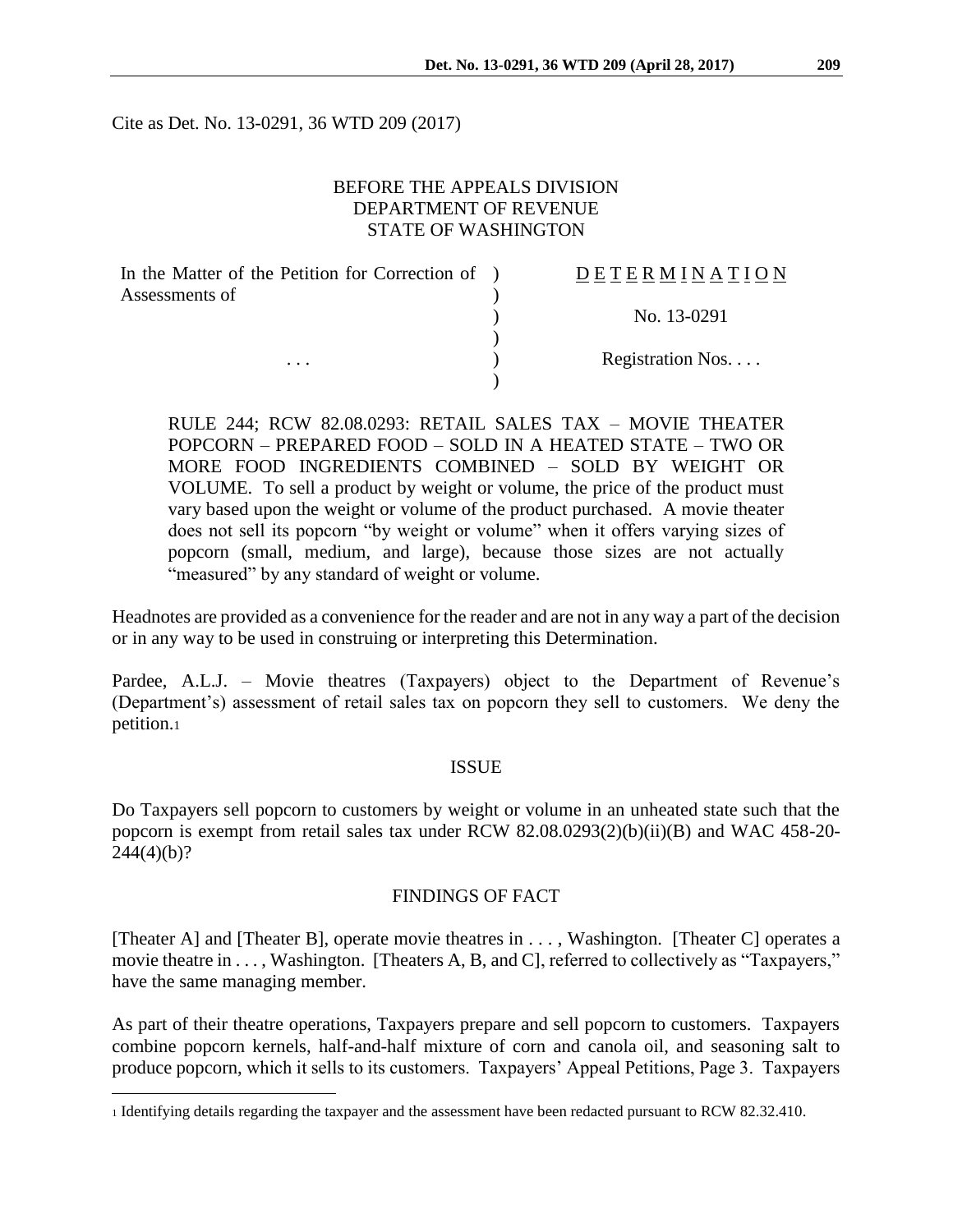sell the popcorn in small, medium, large, and extra large open containers, and charge a different flat rate price for each size container of popcorn.

# Assessment of [Theater A]

The Department's Audit Division (Audit) examined [Theater A's] books and records for the period of July 1, 2009, through March 31, 2012 ([Theater A's] audit period). On August 20, 2012, the Department issued [Theater A] an assessment (Document No. . . . – "Assessment 1") for [Theater A's] audit period totaling \$ . . . , comprised of a \$ . . . credit for syrup business and occupation (B&O) tax paid, a credit for \$ . . . for retailing B&O tax paid, retail sales tax of \$ . . . , service and other B&O tax of \$ . . . , use tax and/or deferred sales tax of \$ . . . , a 5 percent assessment penalty of \$ . . . , and interest of \$ . . . . At Schedule 4 of Assessment 1, Audit explains that it made a reconciliation of [Theater A's] taxable income under the retail sales tax classification through amounts recorded in [Theater A's] business records with amounts they reported to the Department. Audit notes that the taxable differences were the result of [Theater A's] position that popcorn it sells is not a prepared food, but rather sold by weight or volume. Audit disagreed and assessed [Theater A] retail sales tax on such sales.

#### Assessment of [Theater C]

[Audit] examined [Theater C's] books and records for the period of January 1, 2008, through March 31, 2012 ([Theater C's] audit period). On August 20, 2012, the Department issued [Theater C] an assessment (Document No.  $\dots$  – "Assessment 2") for [Theater C's] audit period totaling \$ ..., comprised of a  $\$\dots$  credit for syrup [B&O] tax paid, retailing B&O tax of  $\$\dots$ , retail sales tax of \$..., service and other B&O tax of \$..., use tax and/or deferred sales tax of \$..., a 5 percent assessment penalty of \$ . . . , and interest of \$ . . . . At Schedule 4 of Assessment 2, Audit explains that it made a reconciliation of [Theater C's] taxable income under the retail sales tax classification through amounts recorded in [Theater C's] business records with amounts they reported to the Department. Audit notes that the taxable differences were the result of [Theater C's] position that popcorn it sells is not a prepared food, but rather sold by weight or volume. Audit disagreed and assessed [Theater C] retail sales tax on such sales.

## Assessment of [Theater B]

[Audit] examined [Theater B's] books and records for the period of November 1, 2009, through March 31, 2012 ([Theater B's] audit period). On August 20, 2012, the Department issued [Theater B] an assessment (Document No. . . . – "Assessment 3") for [Theater B's] audit period totaling \$. . . , comprised of a credit of \$ . . . for retailing B&O tax paid, retail sales tax of \$ . . . , service and other B&O tax of \$ . . . , use tax and/or deferred sales tax of \$ . . . , a 5 percent assessment penalty of \$ . . . , and interest of \$ . . . . At Schedule 4 of Assessment 3, Audit explains that it made a reconciliation of [Theater B's] taxable income under the retail sales tax classification through amounts recorded in [Theater B's] business records with amounts they reported to the Department. Audit notes that the taxable differences were the result of [Theater B's] position that popcorn it sells is not a prepared food, but rather sold by weight or volume. Audit disagreed and assessed [Theater B] retail sales tax on such sales.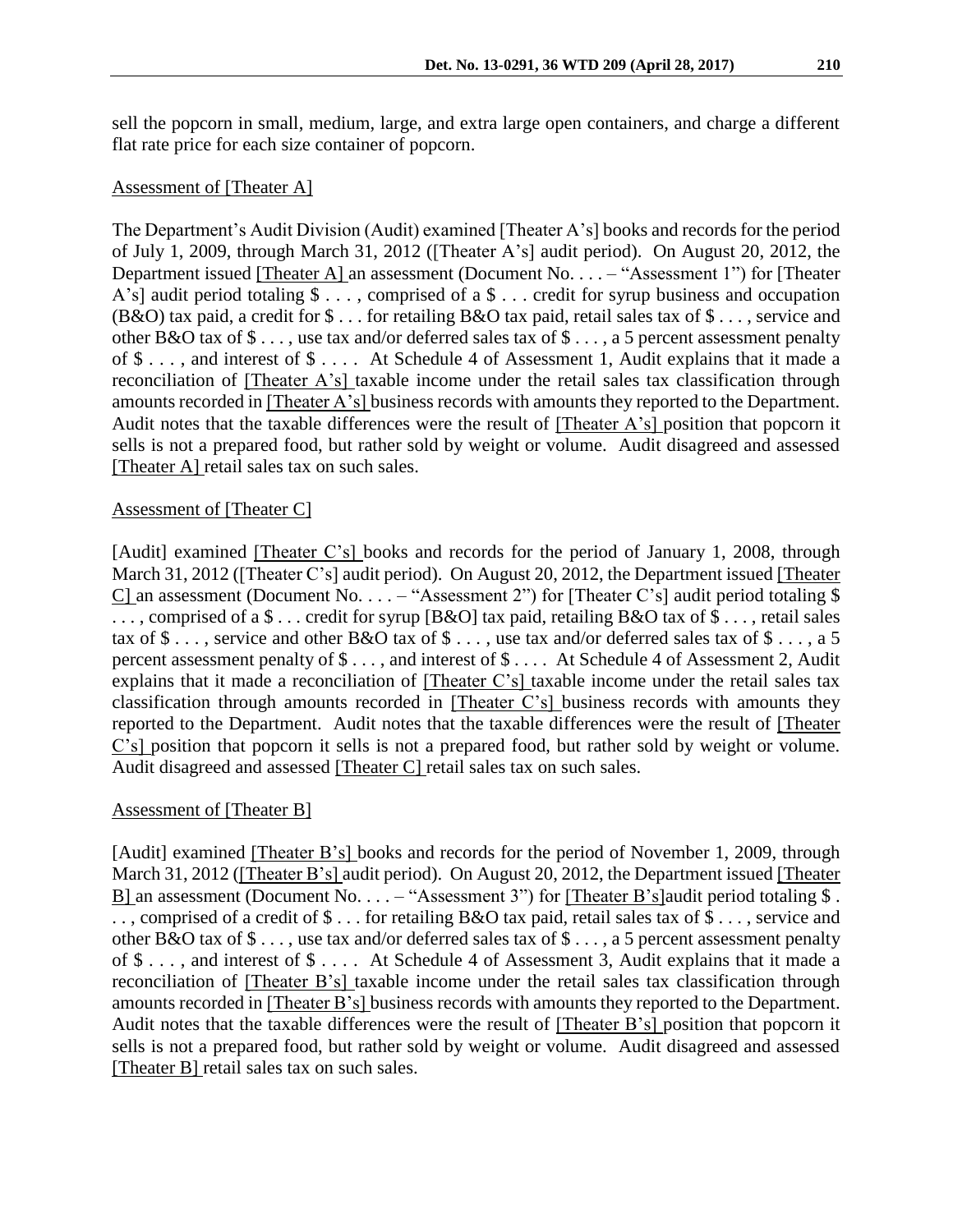Taxpayers timely appealed the Department's issuance of Assessments 1-3.<sup>2</sup>

# ANALYSIS

The retail sales tax is imposed on every retail sale occurring in the State of Washington. RCW 82.08.020(1). A "sale" for purposes of the retail sales tax includes "the furnishing of food, drink, or meals for compensation whether consumed upon the premises or not." RCW 82.04.040. A "retail sale" is "every sale of tangible personal property . . . to all persons irrespective of the nature of their business . . . ." RCW 82.04.050(1). The sale of food is a sale of tangible personal property. *See Sacred Heart Medical Center v. Dep't of Revenue*, 88 Wn. App. 632, 637, 946 P.2d 409 (1997).

Retail sales tax does not apply to sales of food and food ingredients:

(1) The tax levied by RCW 82.08.020 does not apply to sales of food and food ingredients. . . .

RCW 82.08.0293 (emphasis added).<sup>3</sup> *See also* WAC 458-20-244(2)(a) (Rule 244(2)(a)).

This same statute defines "food and food ingredients," and explains that the sale of "prepared food" is not exempt from retail sales tax:

"Food and food ingredients" means substances, whether in liquid, concentrated, solid, frozen, dried, or dehydrated form, that are sold for ingestion or chewing by humans and are consumed for their taste or nutritional value. "Food and food ingredients" does not include:

 (a) "Alcoholic beverages," which means beverages that are suitable for human consumption and contain one-half of one percent or more of alcohol by volume; and

 (b) "Tobacco," which means cigarettes, cigars, chewing or pipe tobacco, or any other item that contains tobacco.

 (2) The exemption of "food and food ingredients" provided for in subsection (1) of this section does not apply to prepared food, soft drinks, or dietary supplements. For purposes of this subsection, the following definitions apply:

\* \* \*

(b)(i) "Prepared food" means:

(A) Food sold in a heated state or heated by the seller;

 $\overline{a}$ 

<sup>2</sup> Taxpayers have paid nothing towards Assessments 1-3.

<sup>3</sup> However, even if a sale of food or food ingredients is exempt from retail sales tax, gross proceeds from such sales remain subject to retailing B&O tax. WAC 458-20-244(1)(a).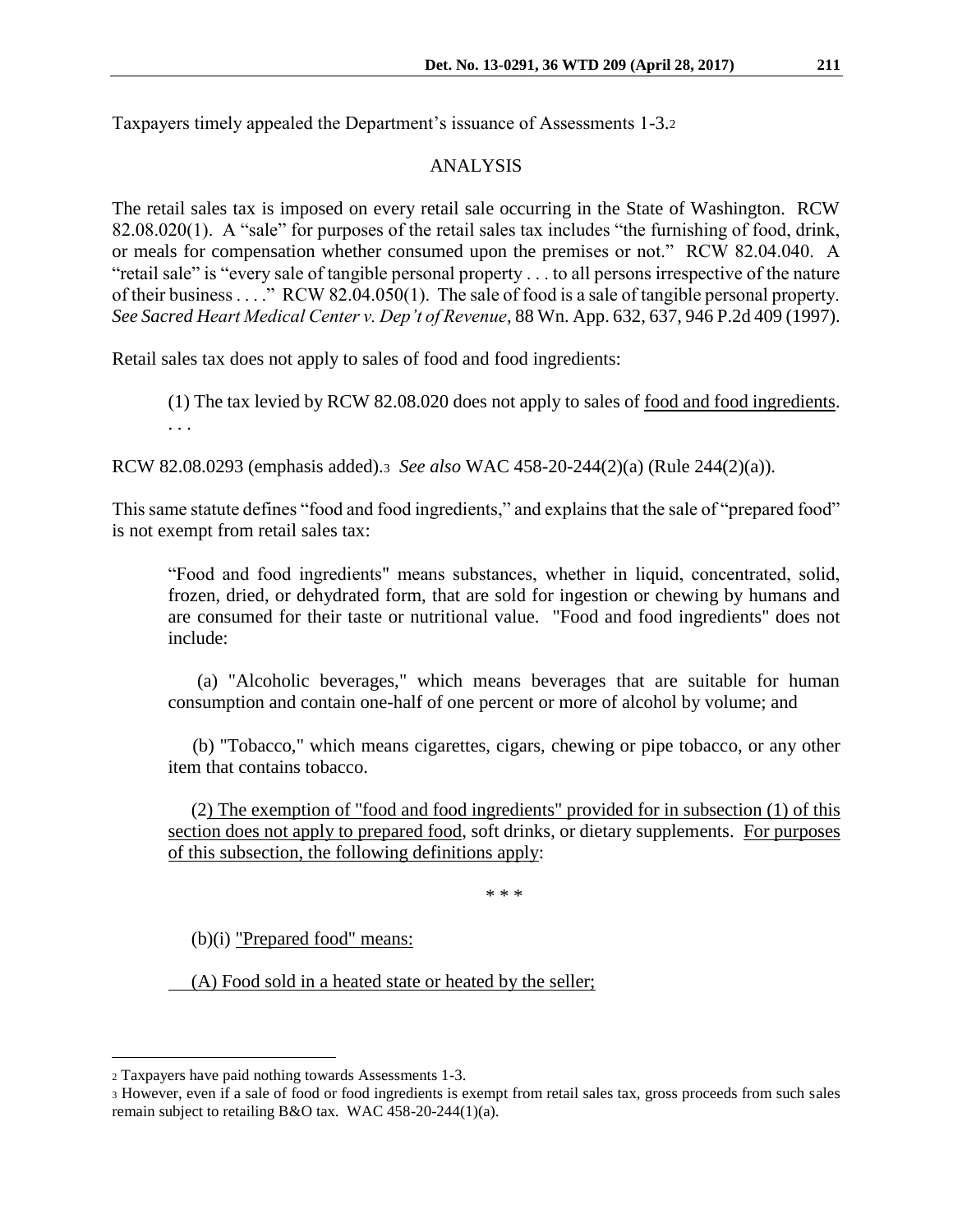(B) Food sold with eating utensils provided by the seller, including plates, knives, forks, spoons, glasses, cups, napkins, or straws. A plate does not include a container or packaging used to transport the food; or

 (C) Two or more food ingredients mixed or combined by the seller for sale as a single item, except:

(I) Food that is only cut, repackaged, or pasteurized by the seller; or

 (II) Raw eggs, fish, meat, poultry, and foods containing these raw animal foods requiring cooking by the consumer as recommended by the federal food and drug administration in chapter 3, part 401.11 of The Food Code, published by the food and drug administration, as amended or renumbered as of January 1, 2003, so as to prevent foodborne illness.

 (ii) "Prepared food" does not include the following food or food ingredients, if the food or food ingredients are sold without eating utensils provided by the seller:

 (A) Food sold by a seller whose proper primary North American industry classification system (NAICS) classification is manufacturing in sector 311, except subsector 3118 (bakeries), as provided in the "North American industry classification system -- United States, 2002";

(B) Food sold in an unheated state by weight or volume as a single item; or

 (C) Bakery items. The term "bakery items" includes bread, rolls, buns, biscuits, bagels, croissants, pastries, donuts, Danish, cakes, tortes, pies, tarts, muffins, bars, cookies, or tortillas.

RCW 82.08.0293 (emphasis added).

WAC 458-20-244 (Rule 244), the Department rule implementing RCW 82.08.0293, explains further what is included under the umbrella of prepared food, and states in relevant part:

(i) **Prepared food.** Prepared food is excluded from the exemptions. Prepared food generally means heated foods, combined foods, or foods sold with utensils provided by the seller, as described in more detail in subsection (4) of this section. "Prepared food" does not include food sold by a seller whose proper primary North American industry classification system (NAICS) classification is manufacturing in sector 311, except subsector 3118 (bakeries), unless the food is sold with utensils provided by the seller (see subsection  $(4)(c)$  of this section).

(4) **What is "prepared food"?** Food or food ingredients are "prepared foods" if any one of the following is true:

(a) **Heated foods.** Food or food ingredients are "prepared foods" if sold in a heated state or are heated by the seller, except bakery items. "Bakery items" include bread, rolls, buns, biscuits, bagels, croissants, pastries, donuts, Danish, cakes, tortes, pies, tarts, muffins, bars,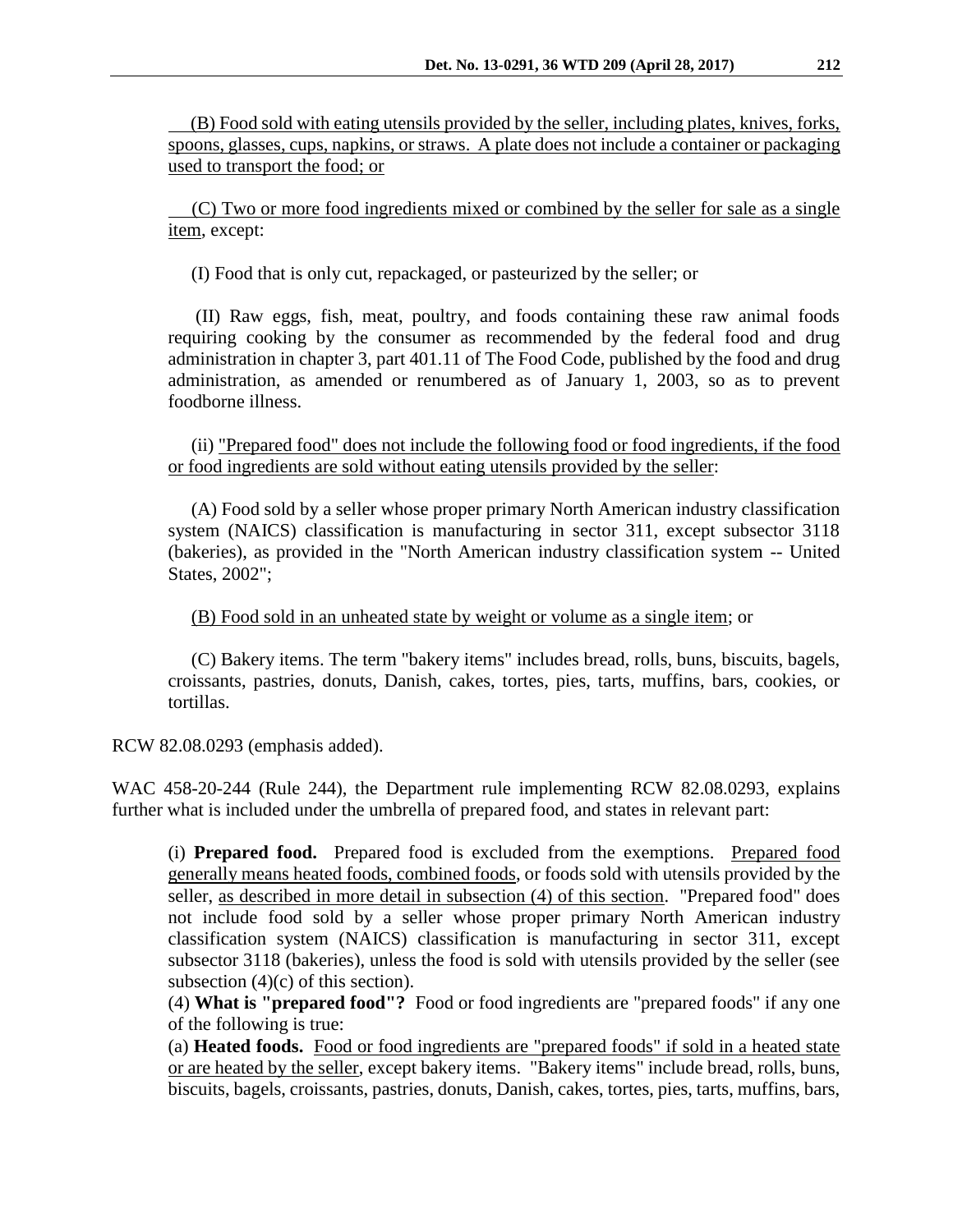cookies, and tortillas. Food is sold in a heated state or is heated by the seller when the seller provides the food to the customer at a temperature that is higher than the air temperature of the seller's establishment. Food is not sold in a heated state or heated by the seller if the customer, rather than the seller, heats the food in a microwave provided by the seller.

(b) **Combined foods.** Food or food ingredients are "prepared foods" if the item sold consists of two or more foods or food ingredients mixed or combined by the seller for sale as a single item, unless the food or food ingredients are any of the following:

• Bakery items (defined in (a) of this subsection);

• Items that the seller only cuts, repackages, or pasteurizes;

• Items that contain eggs, fish, meat, or poultry, in a raw or undercooked state requiring cooking as recommended by the federal Food and Drug Administration in chapter 3, part 401.11 of *The Food Code*, published by the Food and Drug Administration, as amended or renumbered as of January 1, 2003, so as to prevent foodborne illness; or

• Items sold in an unheated state as a single item at a price that varies based on weight or volume.

(Emphasis added).

Taxpayers do not dispute that the popcorn it sells is a prepared food (i.e., two or more foods or food ingredients mixed or combined for sale as a single item) under RCW 82.08.0293(2)(b)(i)(C) and Rule 244(4)(b). At page 3 of their Appeal Petitions, Taxpayers explain that the ingredients of their popcorn includes Popcorn kernels, a half-and-half mixture of corn and canola oil, and seasoning salt. In Det. No. 07-0282, 27 WTD 162 (2008), the Department held that a similar combination of ingredients was a prepared food, stating:

"Prepared food" is defined in the current statute to include two or more ingredients mixed or combined by the seller for sale as a single item. In the present case, the taxpayer combines raw popcorn, oil, salt, and sugar to produce kettle corn for sale.

We conclude that the popcorn Taxpayers sell is a "prepared food" under RCW  $82.08.0293(2)(b)(i)(C)$  and Rule 244(4)(b), since it is the result of two or more food ingredients mixed or combined by the seller for sale as a single item. Taxpayers argue, however, that an exception to the definition of prepared food applies to their sale of popcorn, since they sell popcorn to customers without utensils in an unheated state by weight or volume as a single item, which is exempt from retail sales tax under RCW  $82.08.0293(2)(b)(ii)(B)$  and Rule 244(4)(b). We first address whether Taxpayers sell popcorn by weight or volume as a single item. With respect to sales by weight or volume, interpretations of the Streamlined Sales and Use Tax Agreement (SSUTA) by the Streamlined Sales Tax Governing Board helps resolve this issue. RCW 82.02.210(3) requires the Department to administer and apply the retail sales tax in a manner consistent with the SSUTA. *See also North Central Washington Respiratory Care Services, Inc. v. Dep't of Revenue*, 165 Wn. App. 616, 641-644, 268 P.3d 972 (2011).

Appendix C, Part II of the SSUTA, within the food and food products category, defines prepared food, in part, as follows: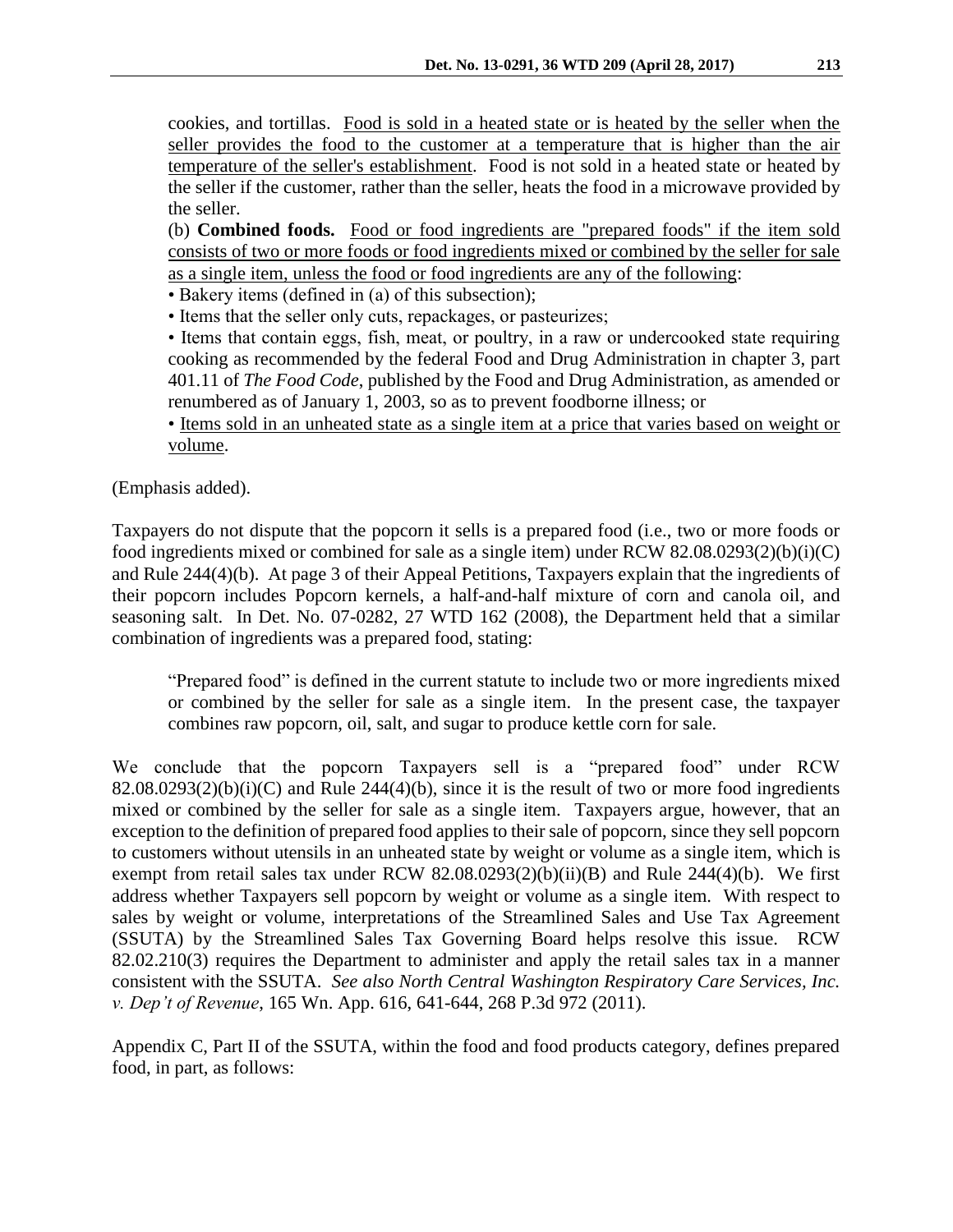# **"Prepared food"** means:

- A. Food sold in a heated state or heated by the seller;
- B. Two or more food ingredients mixed or combined by the seller for sale as a single item; or
- C. Food sold with eating utensils provided by the seller, including plates, knives, forks, spoons, glasses, cups, napkins, or straws. A plate does not include a container or packaging used to transport the food. . . .

The following may be taxed differently than "prepared food" and each other, if sold without eating utensils provided by the seller, but may not be taxed differently than the same item when classified under "food and food ingredients." . . .

2. Food sold in an unheated state by weight or volume as a single item.

The definition of prepared food in the SSUTA is similar to the definition of prepared food in RCW 82.08.0293 and Rule 244. Rule 244(4)(b), which indicates that to sell in an unheated state as a single item by weight or volume means that the sale price must *vary* based on weight or volume. The language in Rule 244(4)(b) is consistent with guidance from the SSUTA on this issue. A Streamlined Sales Tax Project Discussion Paper (Paper), entitled "Food Definition Issues," which the Streamlined Sales Tax Governing Board issued on January 10, 2005, explains:

Food sold by weight or volume means that the price will vary based on the weight or volume of the product a purchaser selects (e.g., it is sold by the pound and the price is determined by multiplying the weight selected by the price per pound).

Page 6 (emphasis added). *See also* New Jersey Division of Taxation Technical Bulletin NO. TB-71, issued May 13, 2013 (quoting the standard above of food sold by weight or volume, and giving examples of potato salad, roast beef, and cheese sold by the pound at a deli counter in a supermarket, and concluding that they are not subject to retail sales tax because they are sold by weight or volume); Michigan Revenue Administrative Bulletin No. 2009-8, issued October 21, 2009 (giving examples of cold macaroni salad sold by the pound, or deli items such as a potato salad, coleslaw, sliced meats, and vegetables sold by weight or volume, as not being subject to retail sales tax); reference tool authored by Utah Tax Commission, entitled "Sales and Use Tax Reduction and Food Ingredients, issued on December 19, 2006 (providing an example of a customer shopping at a grocery store that goes to the self-serve salad bar, makes a salad, and then has it weighed *and* priced at the cash register. Reference material concluded the grocery store sold salad to customer by weight).

Consistent with the SSUTA Paper above, we conclude that Taxpayers do not sell popcorn by weight or volume because the price does not vary based upon the weight or volume of the product purchased. Taxpayers' customers (i.e., patrons of their movie theatres) do not select a certain quantity of popcorn, have that quantity weighed or measured, and then pay a price for that popcorn that is determined by multiplying the weight or measure of the popcorn by a price per unit; as the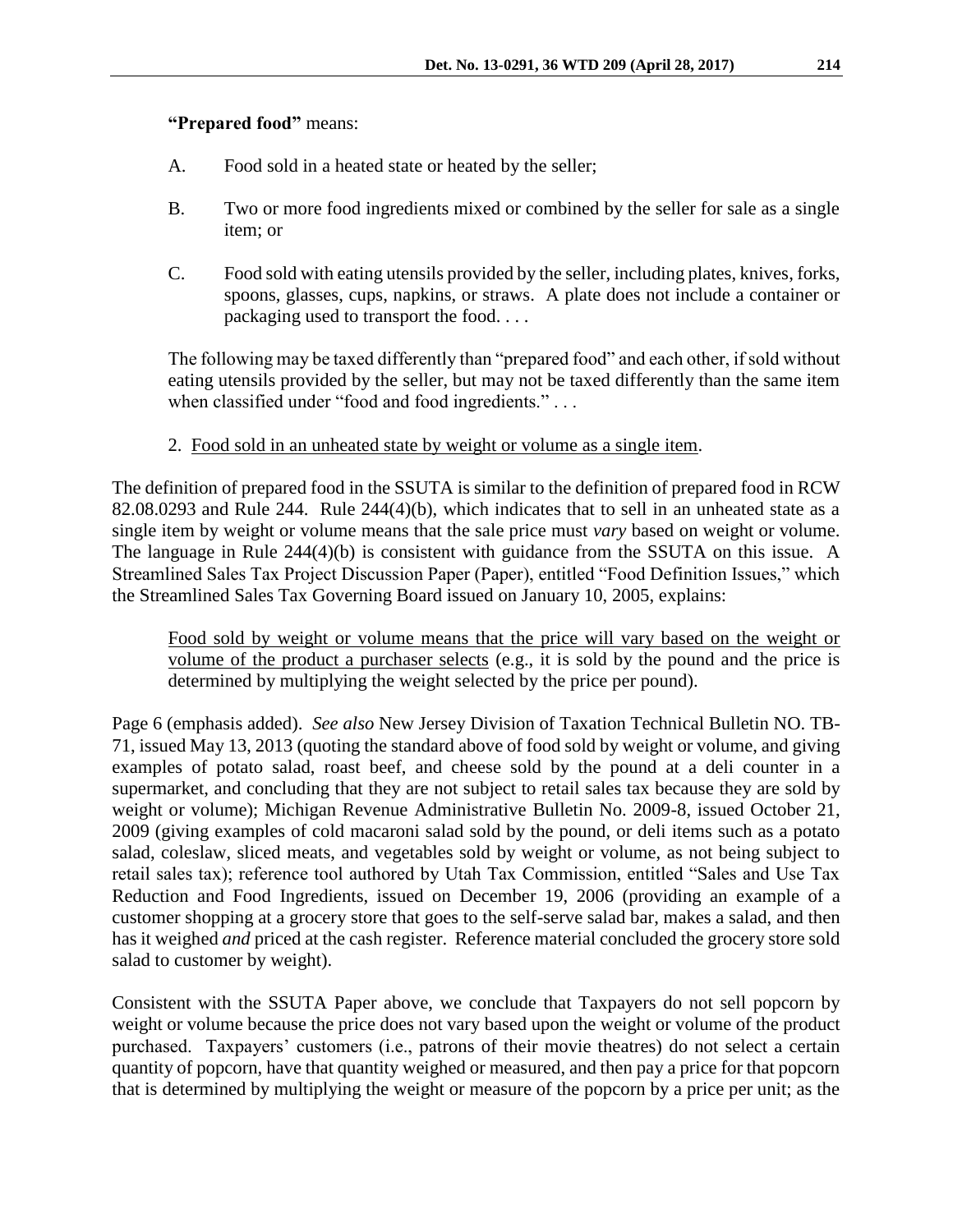example in the SSUTA Paper requires. Rather, Taxpayers' customers select a certain size container (small, medium, large, or extra large) of popcorn to purchase, and pay a set amount for that size container. In a similar scenario, the Department held that the sale of popcorn to customers by size of container does not qualify for the exclusion from prepared food in RCW 82.08.0293(2)(b)(ii)(B) and Rule 244(4)(b):

The taxpayer contends that the kettle corn is excluded from the definition of "prepared food" by RCW 82.08.0293(2)(b)(ii), which excludes food that is not sold with eating utensils provided by the seller, and is sold in an unheated state by weight or volume as a single item. The taxpayer argues that it sells popcorn by volume because it sells the popcorn in three different size bags. We agree that the popcorn is generally sold at room temperature and without eating utensils. However, we disagree with the taxpayer's claim that "sold … by volume" means sold in more than one size. . . .

When food is sold by volume, the price of the food is based on the measured volume of the food sold. . . .

In the present case, the taxpayer sells at a price that varies by size rather than by unit of measure. The taxpayer's customers do not know the measured volume of popcorn they are purchasing and the price of the popcorn is not expressed as a function of measured volume. Therefore, the exception to the definition of prepared food for food sold in an unheated state by weight or volume does not apply. Accordingly, the taxpayer's sales of prepared food do not qualify for the food exemption and are subject to retail sales tax.

Det. No. 07-0282, 27 WTD 162 (2008) (footnotes omitted, emphasis added).

"Strained, unlikely or unrealistic" statutory interpretations are to be avoided. *Bour v. Johnson*, 122 Wn.2d 829, 835 (1993); *Christie-Lambert v. McLeod*, 39 Wn. App. 298, 302 (Div. 1 1984)(A statutory provision should be interpreted to avoid strained or absurd consequences that could result from a literal reading). If we were to equate size with food sold by weight or volume, than any retailer could simply have a list of food items for sale by small, medium, large or other similar measure, and under Taxpayers' reading of 82.08.0293(2)(b)(ii)(B) and Rule 244(4)(b), that item would be exempt from retail sales tax. This represents a strained and unrealistic interpretation of those provisions.

If Taxpayers sold popcorn to customers whereby the customer had a portion scooped from a large container, and then had it weighed on a scale, and the customer paid a price for the popcorn which equaled the ounces of popcorn multiplied by a price per ounce, then we would have a sale by weight or volume. However, Taxpayers' sale of small, medium, large, or extra large containers of popcorn is not exempt from retail sales tax under RCW 82.08.0293(2)(b)(ii)(B), Rule 244, the SSUTA, or 27 WTD 162.4 Therefore, we affirm the Department's issuance of Assessments 1-3.

 $\overline{a}$ 

<sup>4</sup> Because of our holding on the sold by weight or volume issue, we do not need to address whether Taxpayers sell popcorn in a heated or unheated state. We reach no conclusion on that issue.